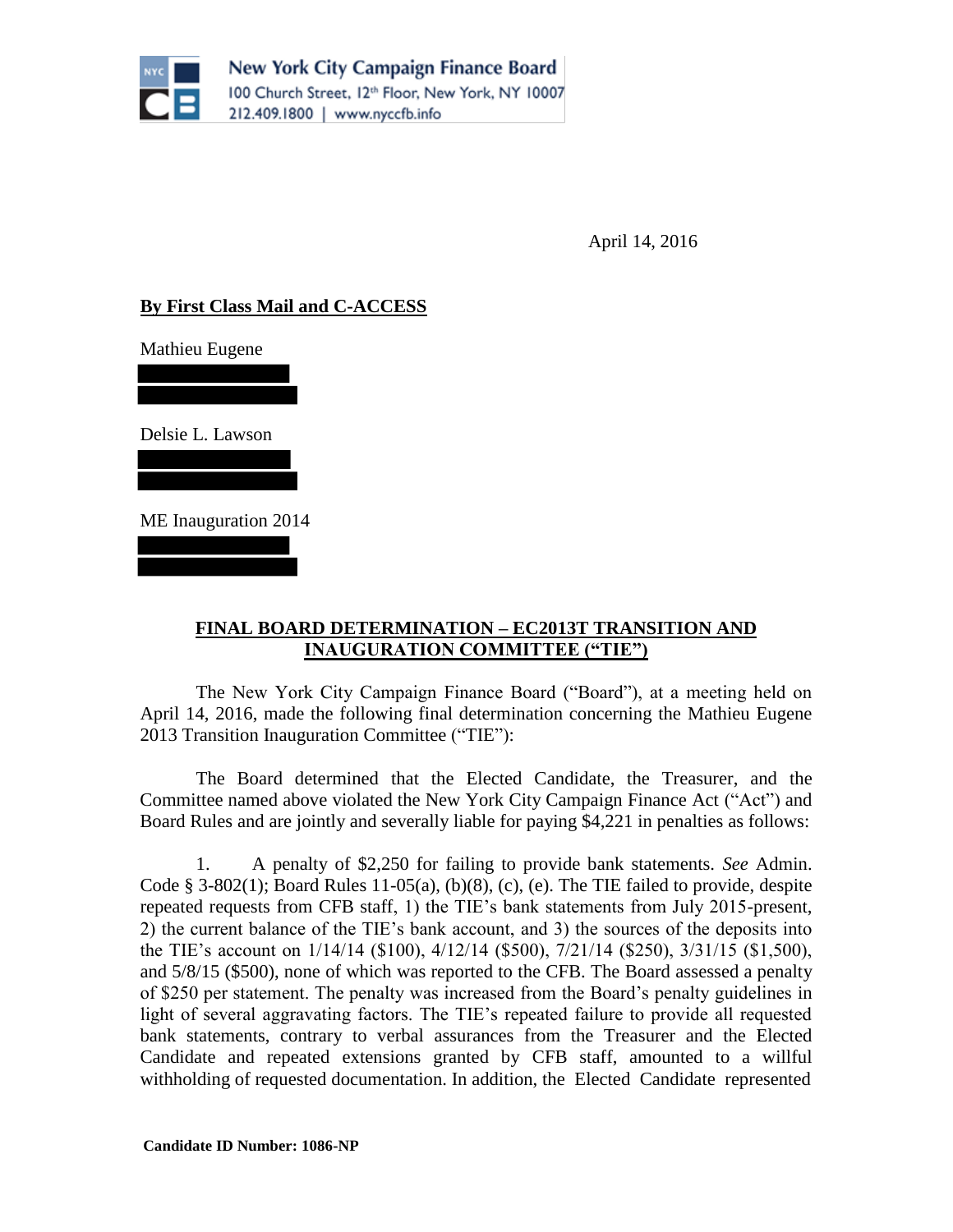to Board staff on October 10, 2014 and February 23, 2015, and in its response to the Penalty Notice, that the TIE's reporting was largely incorrect and did not accurately reflect the TIE's financial activity. The withholding of documentation, coupled with the inaccuracies in the TIE's reporting, significantly interfered with the CFB staff's review of the TIE's compliance with the NYC Charter, Act, and Board Rules.

2. A penalty of \$1,917 for accepting over-the-limit donations. *See* Admin. Code §§ 3 801(2)(b), (4), 3-802(2); Board Rules 11-04(b), (c), (d).

The TIE reported \$4,221 in advances from Curlina L. Edwards ("Edwards"). The Elected Candidate's inauguration was on January 26, 2014, and the TIE's reporting indicates that repayment for these advances is still outstanding. Because the advances were not repaid by the inauguration, they are deemed donations from Edwards to the TIE that exceeded the donation limit by \$1,721.

The TIE also reported \$5,241 in advances from the Elected Candidate. Because the TIE did not report repayment for these advances by the Elected Candidate's inauguration, they are deemed donations from the Elected Candidate to the TIE. Although the TIE reported repaying \$1,000 of these donations on July 28, 2014, the remaining \$4,241 in donations from the Elected Candidate exceeded the donation limit by \$1,741. Moreover, because the repayment was made after the inauguration, the full outstanding amount of \$5,241 remains a donation.

The Board assessed a penalty of \$250 plus the donation overage for Edwards The Board staff recommends a penalty of \$1,971 (\$250 plus the donation overage) for the over-the-limit donations from Edwards and a violation with no associated penalty for the over-the-limit donation from the Elected Candidate.

## **The Board determined that the amount due is \$4,221.**

You must pay to the Board the full amount due of \$4,221 no later than **March 6, 2017.** Checks should be made payable to the "New York City Election Campaign Finance Fund," and mailed to the attention of Bethany M. Perskie, Senior Associate Counsel, New York City Campaign Finance Board, 100 Church Street, 12<sup>th</sup> Floor, New York, NY 10007 or delivered to the offices of the Board.

If the Board is not in receipt of the full \$4,221 by March 6, 2017, the candidate's name and the unpaid amount will be posted on the Board's Website and the Board may initiate a civil action against the Committee, the Elected Candidate, and the Treasurer to compel payment. In addition, you will be ineligible for public funds in any future election until this debt is paid in full.

You may challenge this final determination, within four months, in the New York State Supreme Court pursuant to Article 78 of the Civil Practice Law and Rules.